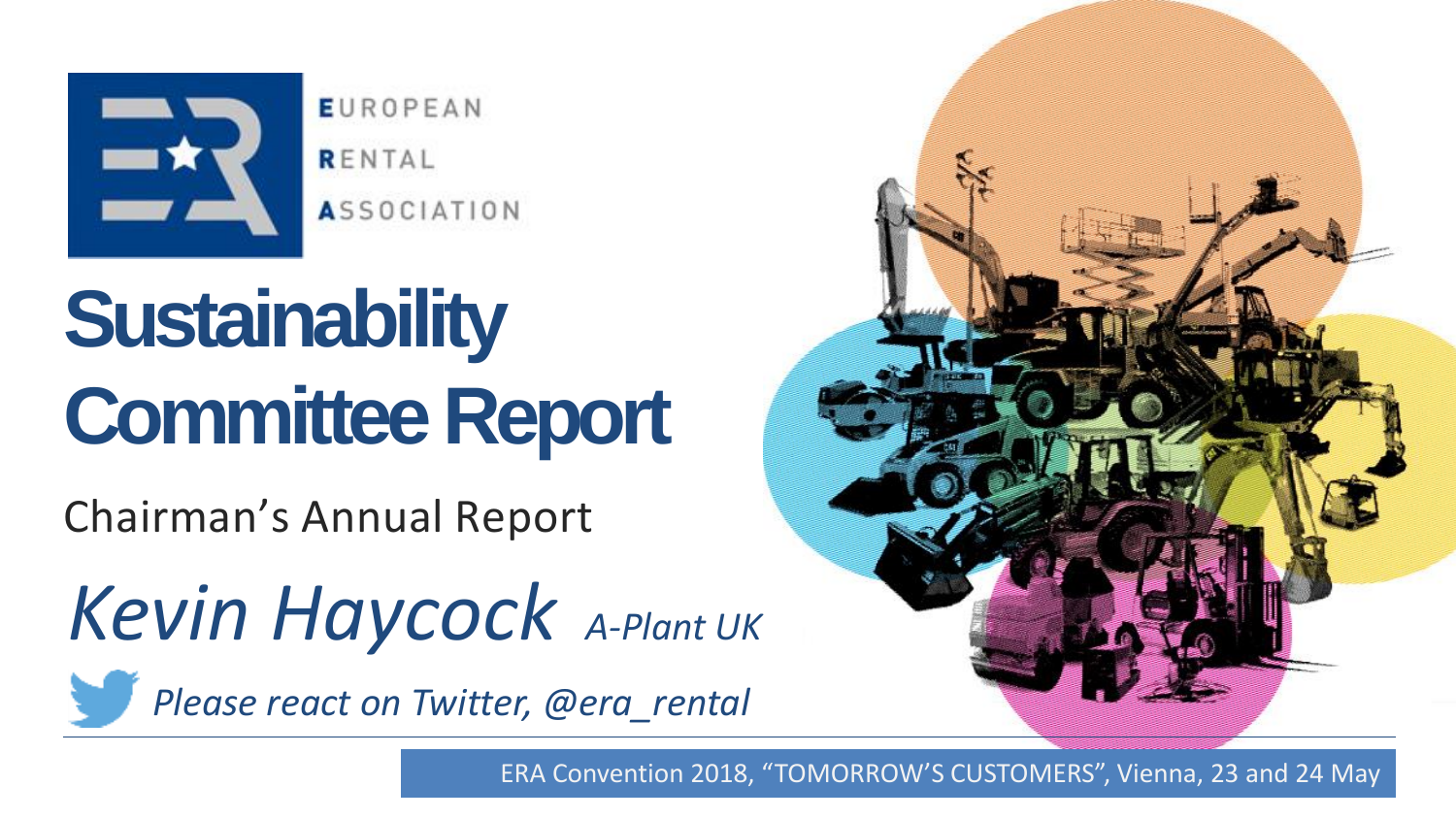## Report Contents:

- Presentation of the Committee
- Why sustainability?
- ERA's works on sustainability
- What's next?

<span id="page-1-0"></span>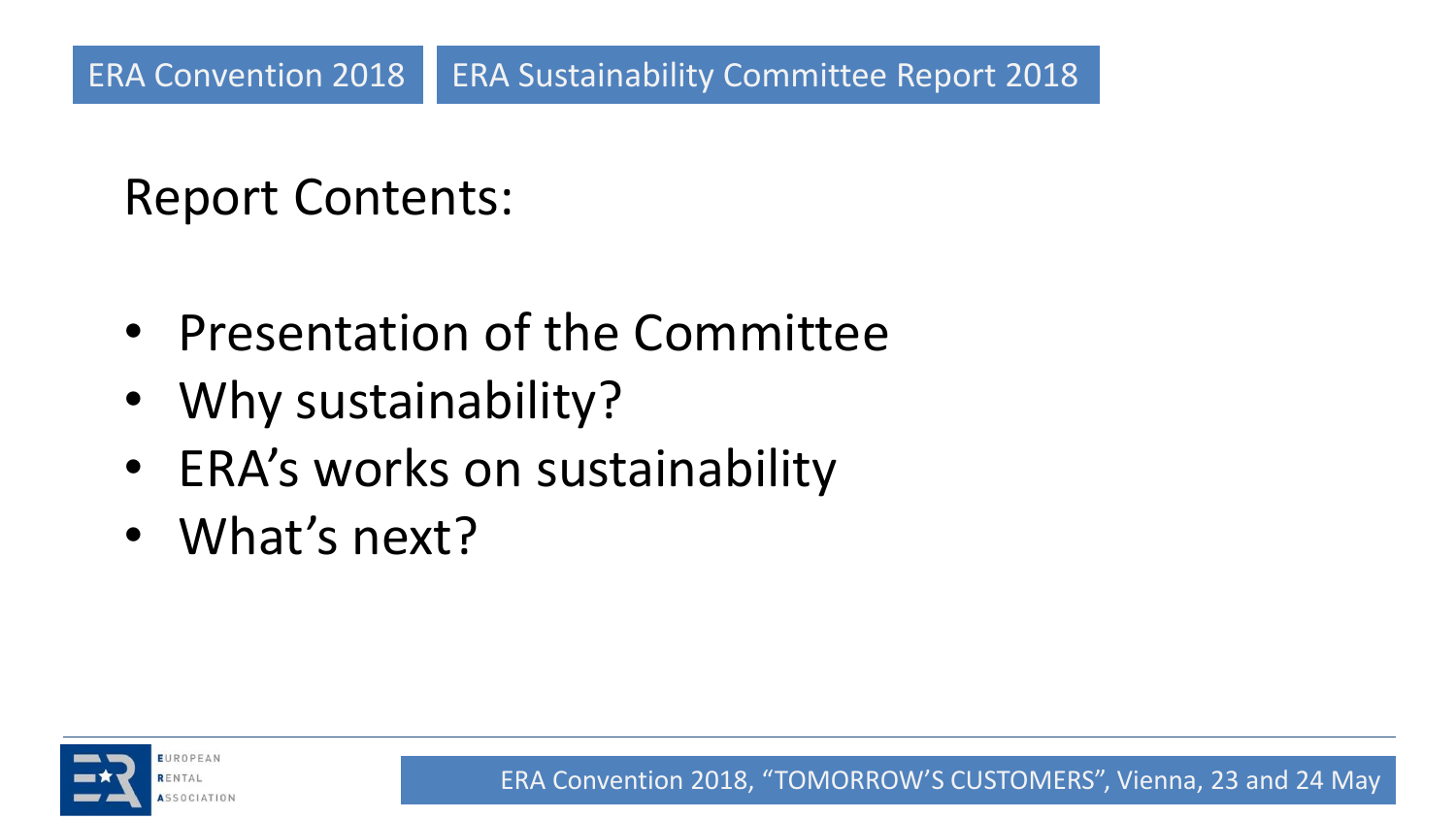#### ERA Convention 2018 Presentation of the committee

| <b>Chairman</b> | <b>A-Plant UK</b> | <b>Kevin Haycock</b>      |                   |                    |                         |
|-----------------|-------------------|---------------------------|-------------------|--------------------|-------------------------|
| Association     | <b>ASEAMAC</b>    | Jose Blanco               | Associate members | <b>Atlas Copco</b> | Inge Craninckx          |
|                 | <b>BBI</b>        | Jürgen Küspert            |                   | Generac            | Serge Bazin             |
|                 | <b>HAE</b>        | Mark Bradshaw             |                   | Hilti              | Peter Cavada            |
|                 | <b>IPAF</b>       | <b>Andrew Delahunt</b>    |                   | <b>JCB</b>         | <b>Etienne Bourcier</b> |
| Rental          | Ramirent          | Peter Hilden              |                   | <b>JCB</b>         | Paul Williams           |
|                 | <b>Boels</b>      | Kees Kouwenhoven          |                   | <b>JLG</b>         | <b>Richard Puglia</b>   |
|                 | <b>Bredenoord</b> | Margien Storm van Leeuwen |                   |                    |                         |
|                 | Cramo             | <b>Anders Collman</b>     |                   |                    |                         |
|                 | Cramo             | Maria Karlsson            |                   |                    |                         |
|                 | Jungheinrich      | Mirjam Werker             |                   |                    |                         |
|                 | Kiloutou          | Yann Bonnet               |                   |                    |                         |
|                 | Loxam             | Nicolas Jonville          |                   |                    |                         |

<span id="page-2-0"></span>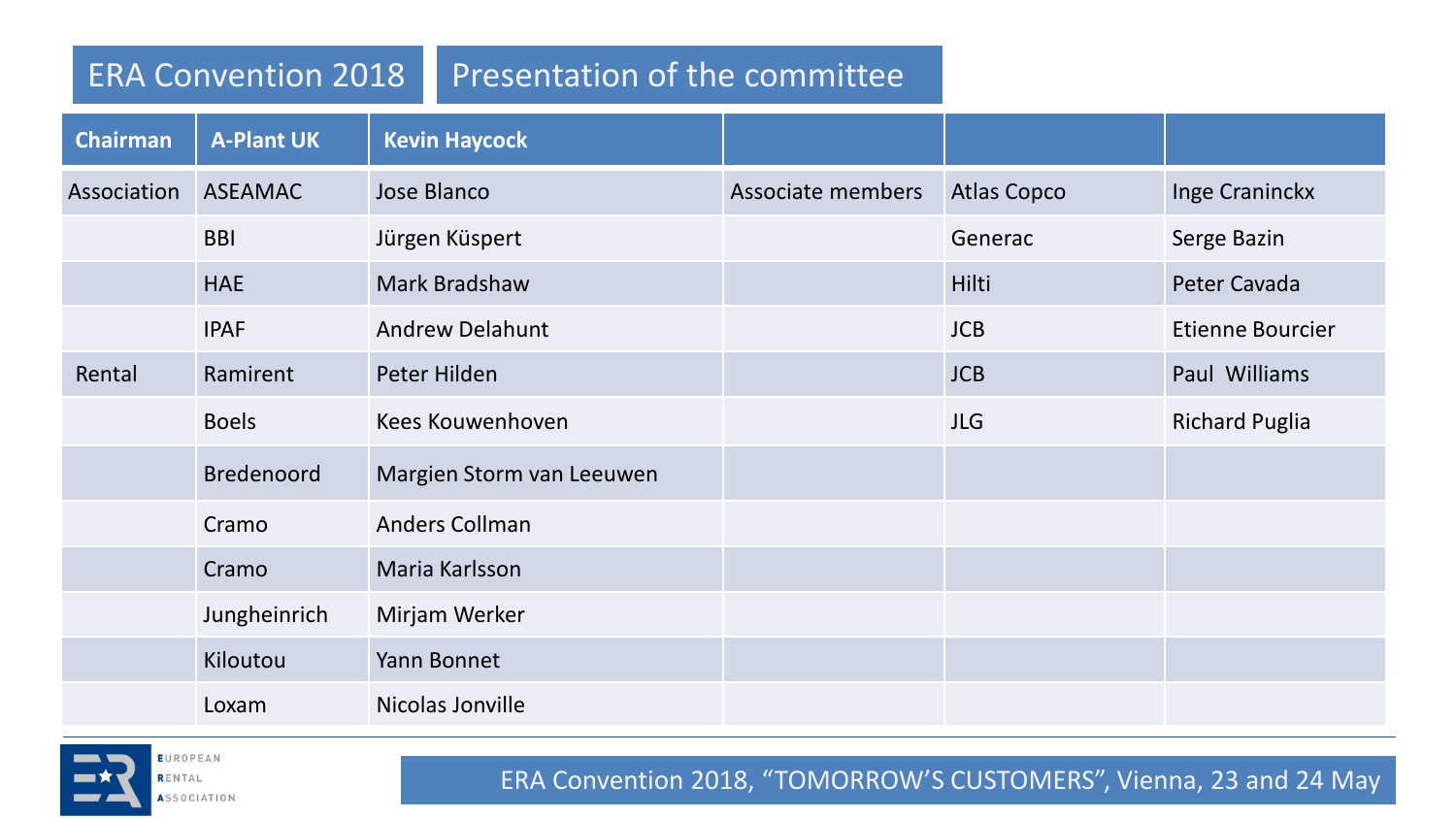#### ERA Convention 2018 Presentation of the Committee

- Committee started in 2008
- Sustainability report (2010)
- Revived in December 2013; Sustainability identified as one of ERA's 2 priorities (with the rental concept promotion)
- Target Objectives;
	- Supporting the rental industry in promoting the environmental benefits of rental.
	- Developing tools for helping members to respond to requests from customers.
	- Sharing practices in the industry where relevant.

<span id="page-3-0"></span>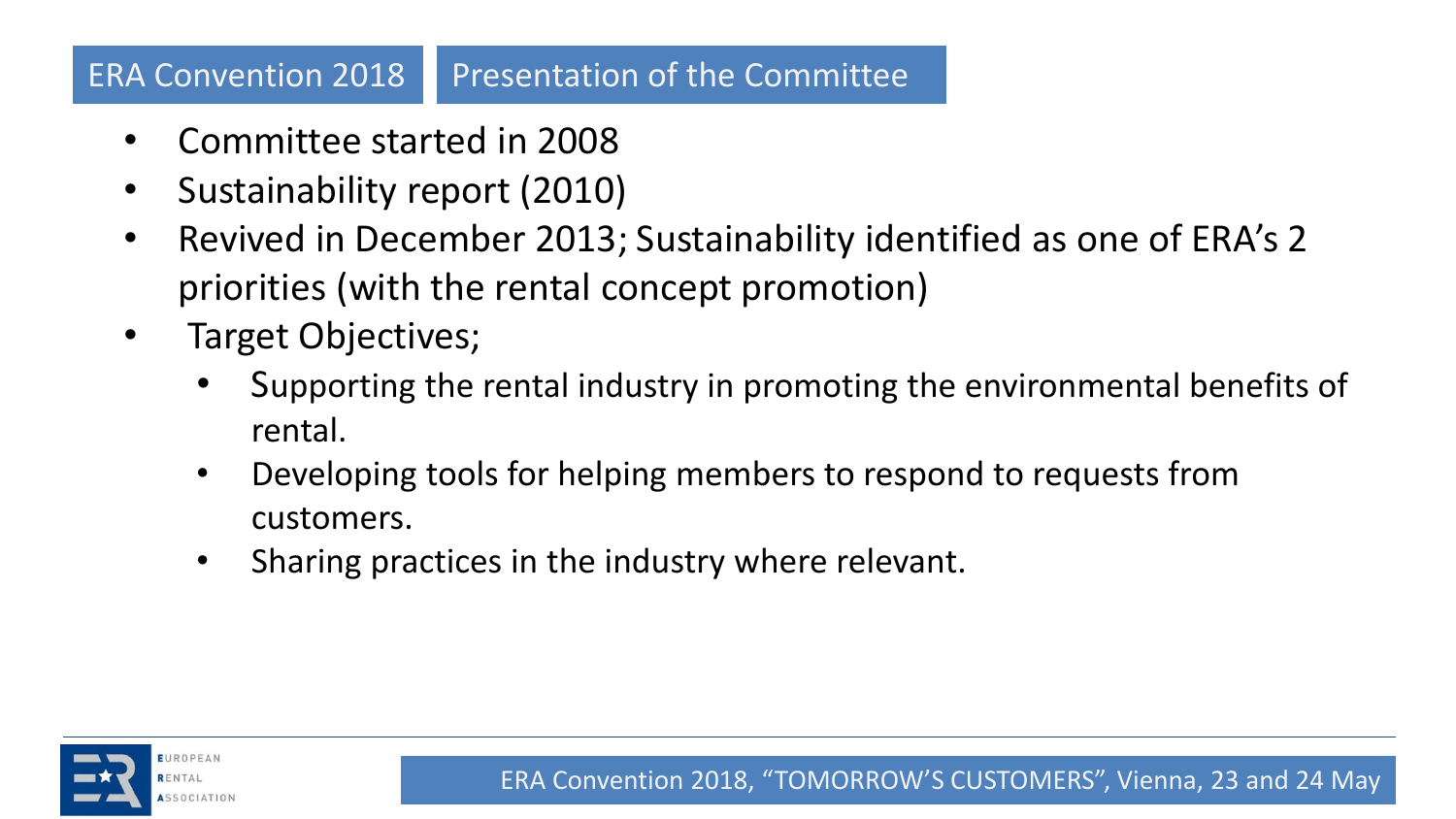#### ERA Convention 2018 Why Sustainability?

- Rental is inherently sustainable. 5 principles used in the rental business:
	- ❖ Shared usage
	- ❖ Repairability
	- **☆** Resource use
	- **❖ Reusability**
	- **❖ Recyclability**
- But it needs to be promoted (towards the customers, the public authorities, in our industry).
- The European Union is particularly interested in sustainability (circular action plan in Dec 2015). ERA campaign on this opportunity for the rental businesses.
- "Tomorrows Customers" are Millennials, they care more about sustainability than any generation before them.

<span id="page-4-0"></span>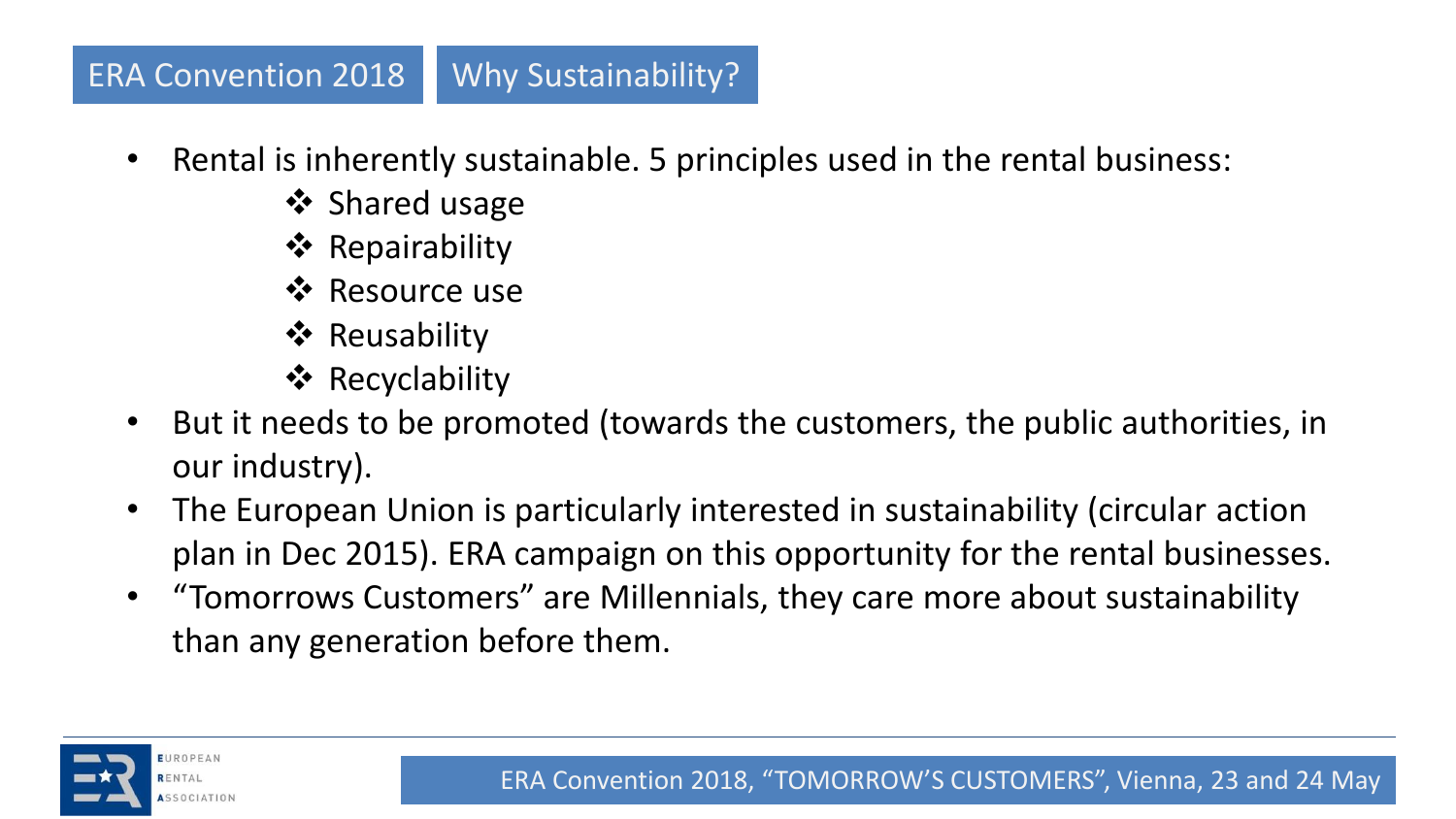#### ERA Convention 2018 ERA Sustainability Committee Activities

- Sustainability online brochure, [http://sustainability.erarental.org](http://sustainability.erarental.org/):
- Published late 2015;
	- Dynamic set of best practices in the rental business, categorised according to their role in the supply chain.
	- Dedicated to rental companies, customers of the rental business, public authorities.
	- Regularly updated (last update in Sept 2016) with new best practices.
	- Translated in 6 new languages in Spring 2017 and promoted through the National Associations towards their members.
	- Sustainability Award 2018



<span id="page-5-0"></span>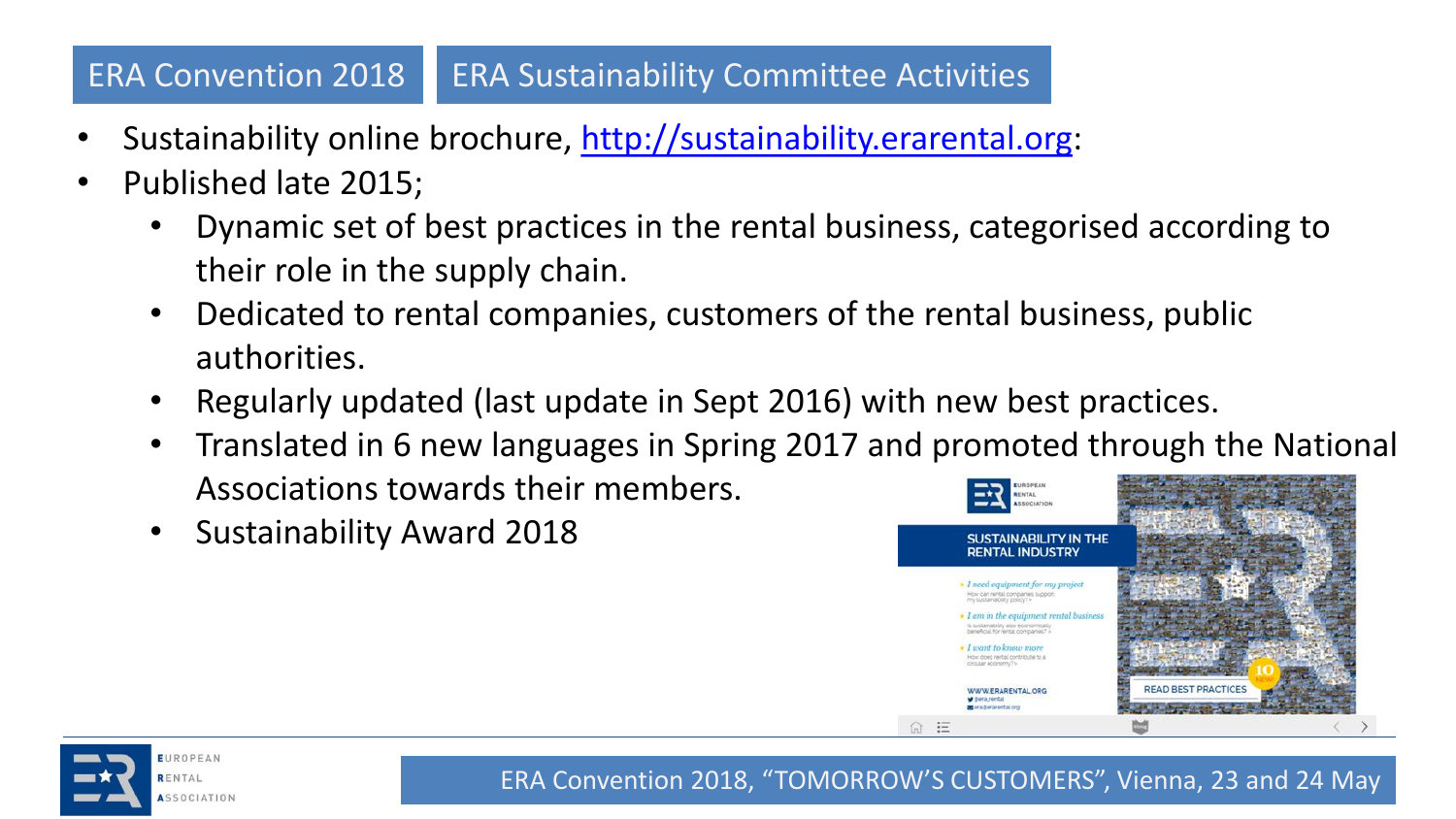Following on from the presentations at ERA Conference in Amsterdam 2017;

- Updates were undertaken for the online sustainability brochure.
- We created the Sustainability Award May 2018

<span id="page-6-0"></span>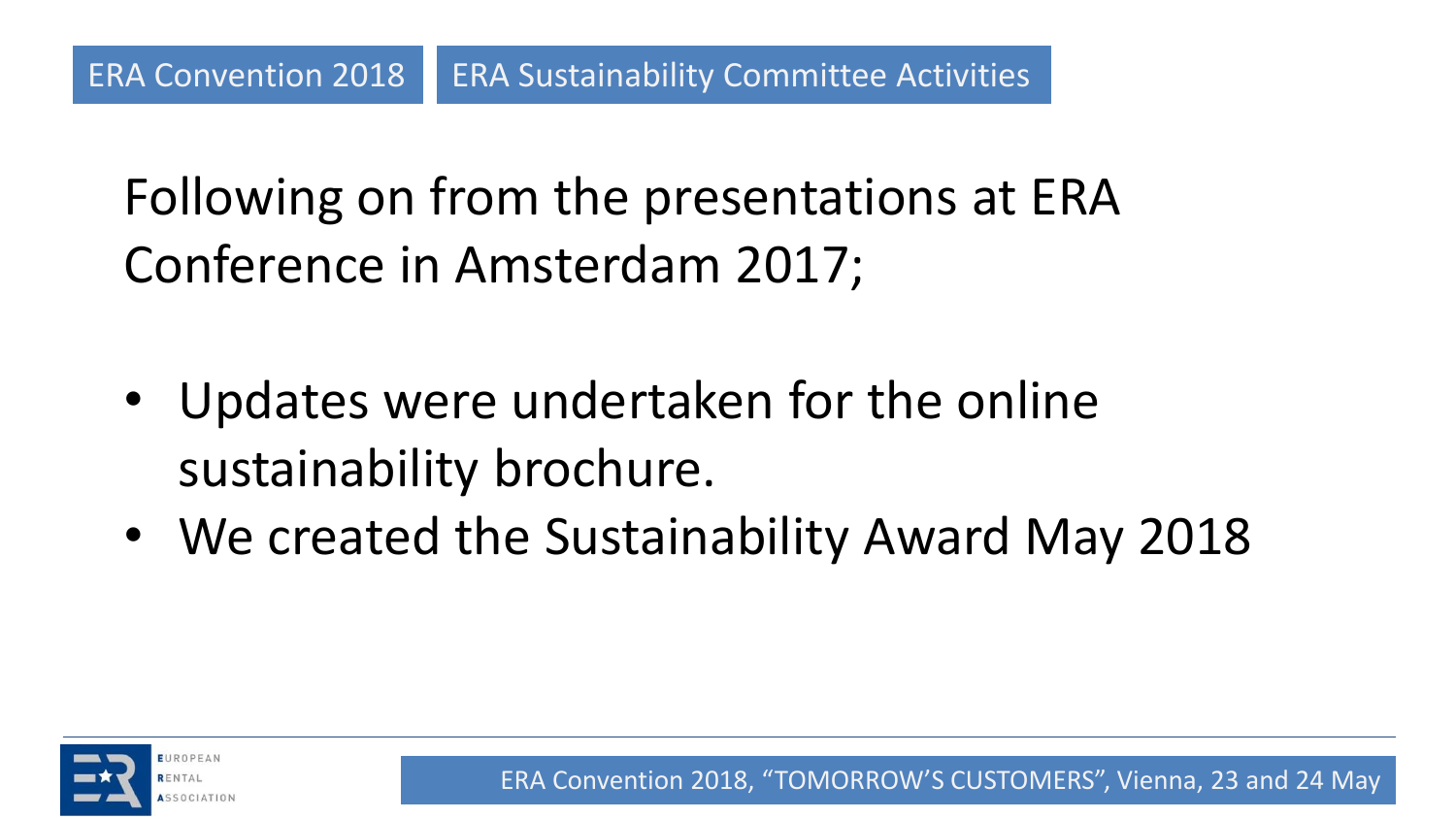#### ERA Convention 2018 EU Rental Promotion Activities

### **BUNYAL** ESOCIATION **MANIFESTO for the PROMOTION**

of the ENVIRONMENTAL BENEFITS of the RENTAL CONCEPT

| ERA calls on the EU to promote the environment benefits of the rental concept.<br>The motivation comes from the 5 principles used in the rental business:<br>· Shared usage<br>· Repotrability<br>- Resource use<br>· Reusability<br>· Recyclobility                                           |  |
|------------------------------------------------------------------------------------------------------------------------------------------------------------------------------------------------------------------------------------------------------------------------------------------------|--|
| <b>SHARED USAGE:</b><br>· The construction companies can access equipment when required.<br>. The centralised awnership leads to a more frequent and therefore more efficient use of the equipment.                                                                                            |  |
| REPAIRABILITY:<br>. The rental componers contribute to a product design facilitating maintenance and repair activities.<br>- The rental comportes focus on spare parts management.<br>. The rental companies ask for increased information on product repair from the equipment manufacturers. |  |
| <b>RESOURCE USE:</b><br>+ Rental comparess search for equipment to offer the most sustainable option to their outcomers.<br>. Rental companies provide theoretical and proctical trainings to their customers to optimise the use of equipment.                                                |  |
| REUSABILITY:<br>· Components of the dismantiled construction equipment can be reused.                                                                                                                                                                                                          |  |
| RECYCLABILITY:<br>RENTAL COMPANIES TAKE CARE OF THEIR EQUIPMENT BY:<br>· Repairing when it is still possible.<br>. Recycling when it is at the end of its life cycle.<br>· Selling it to second hand markets, if it still comples with the regulations.                                        |  |
| RENTAL COMPANIES USE THEIR BARGAINING POWER TO DEMAND EQUIPMENT SUPPLIERS TO:<br>· Invest more in RSD to limit the use of non-recycloble material.<br>. Take responsibility for end-of-life of equipment by collecting, reusing or recycling.                                                  |  |
| <b>ABOUT FRA</b><br>ERA ts the representative association of the European equipment rental business. It represents around 5,000 companies, either<br>directly or through the national rental associations. This rental sector employs more than 120,000 people and contributes E24.5           |  |

www.erarental.org volera\_rental

- Participation to the discussions around the Circular Economy Package
- The rental business contributes to the transition to a Circular Economy
	- Meetings with representatives of the European Commission, the European Parliament and the Permanent Representations in Brussels
	- 3 positions papers + the ERA Manifesto
	- The Positive environmental impact of rental January 2018

<span id="page-7-0"></span>

UROPEAN **SSOCIATION**